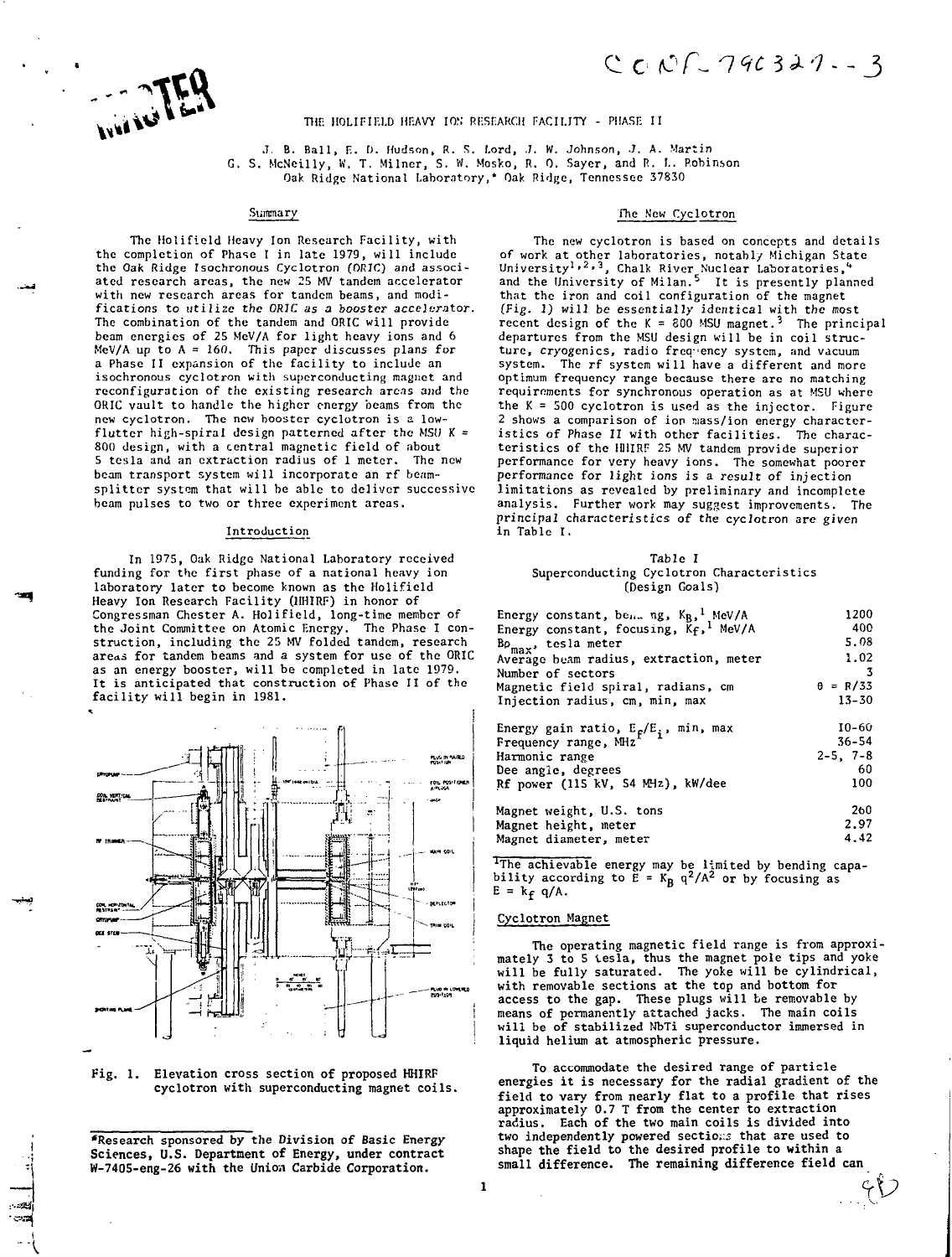

 $Fig. 2.$ Comparative performance of IIIIIRF Phase II and other heavy ion accelerators

be compensated adequately with trimming coils on the pole surfaces. By unbalancing the trim coil currents in the several sectors, first harmonic errors can be reduced to satisfactory levels. It is expected that higher order harmonics can be controlled by careful design and fabrication techniques. As in the Michigan State design, the trim coils will be at room temperature with the conductor wrapped around the pole tips. The total power ill be about 60 kW in the 22 coil pairs per pole.

The computer program TRIM<sup>6</sup> is used to determine the azimuthally averaged magnetic field produced by the equivalent axially symmetric iron distribution. The program SATB<sup>7</sup> calculates the field of the 3-sector pole tips and iron distributions that influence the azimuthal variation in the magnetic field. Isochronism, focusing, and injection/extraction studies are<br>made through use of the General Orbit Code (GOC).<sup>8</sup>

## Radio Frequency System

 $-100$ 

The rf system operates over a frequency range of 36 to 54 MHz to accommodate the requirements of the energy range S to 200 MeV/A using harmonics (ratio of rf to orbit frequency) 2-5 and 7-8. Three accelerating electrodes are provided, one in each valley. The electrodes are spiral shaped with an azimuthal extent of 60°. The dees are mounted in the midplane of a double conductor  $\lambda/2$  coaxial resonator. The doubleline configuration gives a large conductor crosssection within the narrow space available but retains the simplicity of coaxial lines. This system provides a minimum vojtage gain per turn of 600 kV with a dee voltage of 115 kV. Coarse tuning is provided by a moveable shorting plane system; fine tuning is by variable capacitors. The maximum power required is approximately 100 kW for each of the three deeresonator systems. EIMAC 4CW100.000E tetrodes in Class AB, with broad-band drivers will be used.

#### Vacuum System

Design pressure for the accelerator region is  $10^{-8}$ torr to avoid significant losses from charge exchange. A two-region system is used. The beam and rf space are pumped by cryosystems. Cryopanels above and below the median plane within each dee pump the beam space and nearby regions. The rf resonator stems arc pumped by commercial  $10$ -in. cryopumps. The outside  $f$  the rf liner and the trim coil spaces are pumped by a Roots blower system. The mechanical pumps and the 10-in. cryopuraps are also used to evacuate the cryostat before cool-down.

# Beam Injection and Extraction

The beam injection system depends on stripping to capture the beam into the correct orbit for acceleration. Typically the charge-change from stripping will be a factor of three or more. The system to be used on this cyclotron is based on reversing the spiral of the magnet pole tips ne<mark>ar t</mark>he center, as developed by<br>Bellomo, Fabrici and Resmini.<sup>9</sup> That arrangement has the distinct advantage of placing the stripper on a hill (not in the rf electrode in the valley) with the attendant advantages of better accessibility and mechanical simplicity. It appears conceptually possible to inject from a common point to a stripper within the full azimuthal limits of the hill but this feature has not been investigated over the full range of injection requirements.

Precision extraction at  $v_r = \nu$  0.8 will be used<br>to develop turn separation. As in the MSU design,<sup>2</sup> three electrostatic and five passive magnetic elements will be used. The magnetic elements provide gradient correction to compensate the gradient of the fringing magnetic field of the cyclotron.

### Beam Bunching

To achieve the desired energy resolution of  $\sim$  0.1%, the beam injected into the cyclotron should be bunched to  $\pm$  3°. This corresponds to 0.3 to  $\sim$  0.56 ns over the frequency range of the cyclotron. A threestage beam bunching system will be used to achieve a bunching efficiency of about 70%. The three systems include a two-frequency double-drift buncher at the tandem entrance similar to the one developed for Phase  $I,$ <sup>10</sup> a terminal buncher operating at a high harmonic of this buncher frequency and a phase correction cavity following the tandem. The high-energy phase stabilizer is provided to correct small phase errors as may arise from microdisturbances in the tandem high energy accelerating tubes.

#### Research Areas and Beam Transport

The arrangement of the new facility is shown in Fig. 3. The beam transport system and research areas were designed to make maximum use of existing (Phase I) equipment and to minimize the impact on the research program during construction. It will be possible to construct the cyclotron vault and assemble and test the cyclotron with only minimal influence on the research programs using ORIC and tha tandem. It is expected that the period of transition from operation with the ORIC to operation with Super-ORIC can be held to about a year.

There will be seven beam lines with several long enough to accommodate more than one target station. The "beam splitting" system (Figs. 4 and 5} is an important feature of the new transport system. It consists of a 2 m-long set of rf deflection plates and a 4 1/2-deg septum magnet. Two conventional bending

 $\overline{c}$